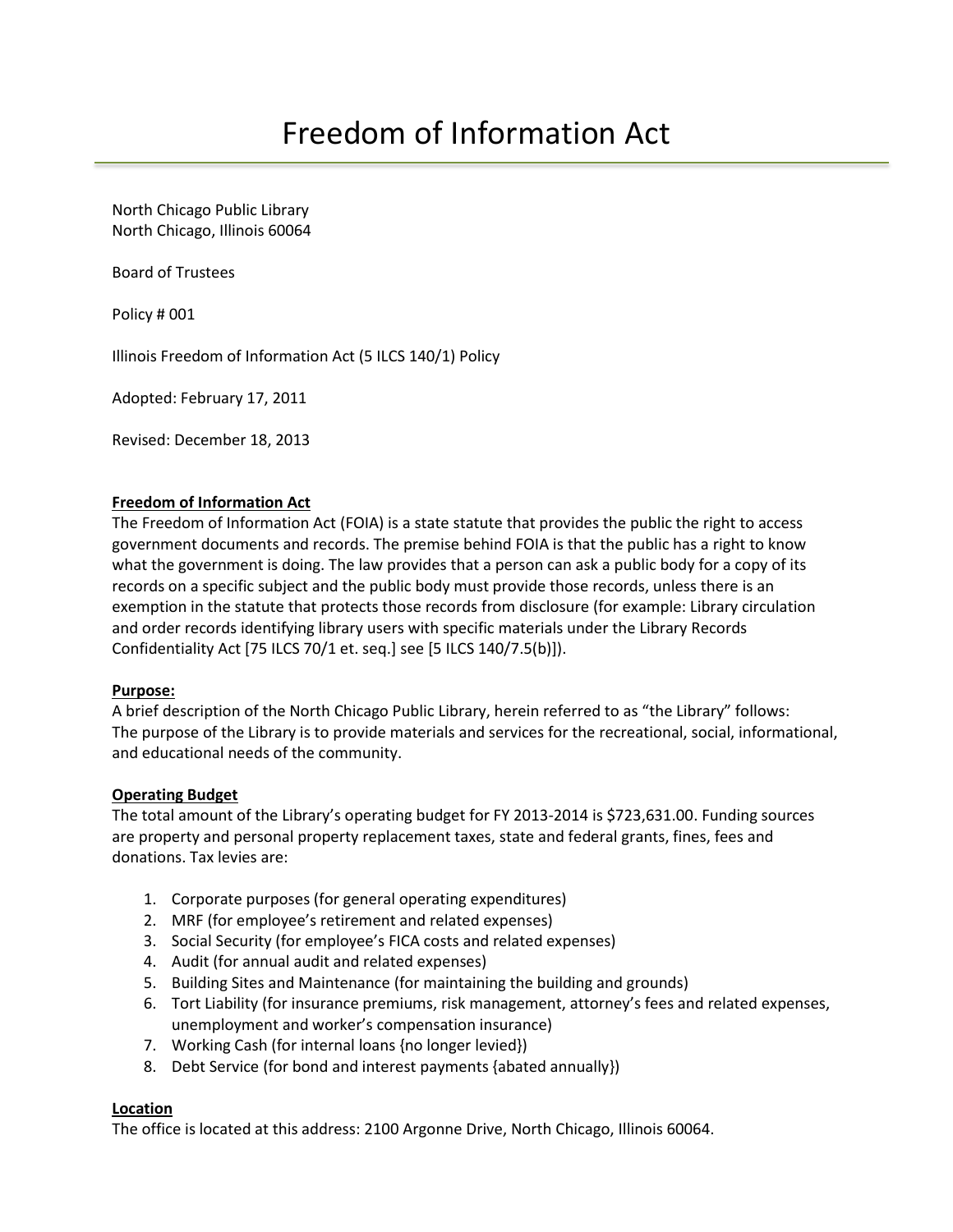## **Employees**

We have the following number of the persons employed:

- $\bullet$  Full-time 6
- $\bullet$  Part-time 10
- An organizational chart is attached.

# **Governance**

The following organization exercises control over policies and procedures of the Library: Board of Trustees of the North Chicago Public Library, which meets monthly on the first Thursday at 5:30pm and the third Tuesday at 6:30pm of each month at the library. The members of the Board of Trustees are Minnie R. Cross, President; Cora Cunningham, Vice‐President; Zera Dickerson, Secretary; Etta Clement‐ Robinson, Treasurer; Alecia Boddie, Vance Wyatt, Herbert Handy, Robert Runnels, and Lillie Joplin.

## **Advisory or Controlling Organizations**

The following organization operates in an advisory capacity regarding the operation of the Library: Reaching Across Illinois Library System, Burr Ridge, Illinois.

The Library is required to report and be answerable for its operations to Illinois State Library, Springfield, Illinois. Its members are Jesse White, Secretary of State and State Librarian; Anne Craig, Director of the State Library; and various other staff.

## **FOIA Request Procedures**

You may request the information and the records available to the public in the following manner.

- 1. Direct your request to Mr. Bob Palas, FOIA Officer. You may use the attached request form.
- 2. Specify the records requested to be disclosed for inspection, to be copied, or to be furnished in electronic format. If you desire that any records be certified, you must specify which ones.
- 3. Reimburse the Library for reproducing records in excess of 50 pages and/or certifying records. For records to be copied, there is no charge for the first fifty (50) pages of "letter size" or "legal Size" black‐and‐white copies. If you request copies in another size and/or color, you will be charged a \$1.00 per page, which is not more than the Library's actual cost for reproducing the records. If you request that records be certified, you will be charged \$1.00 per page to reimburse the Library for the actual costs for certifying the records.

You may request to inspect records rather than having them copied. If you wish to inspect records, an employee must be present throughout the inspection. The place and times where the records will be available are as follows: North Chicago Public Library Business Office, 2100 Argonne Drive, North Chicago, Illinois 60064, between 9:00 a.m. and 7:45 p.m. Monday through Thursday, 9:00 a.m. to 4:45pm Friday and Saturday, except holidays.

The office will respond to a written request within five (5) working days or sooner if possible. An extension of an additional five (5) working days may be necessary to properly respond.

The decision of the FOIA Officer may be appealed to the Public Access Counselor.